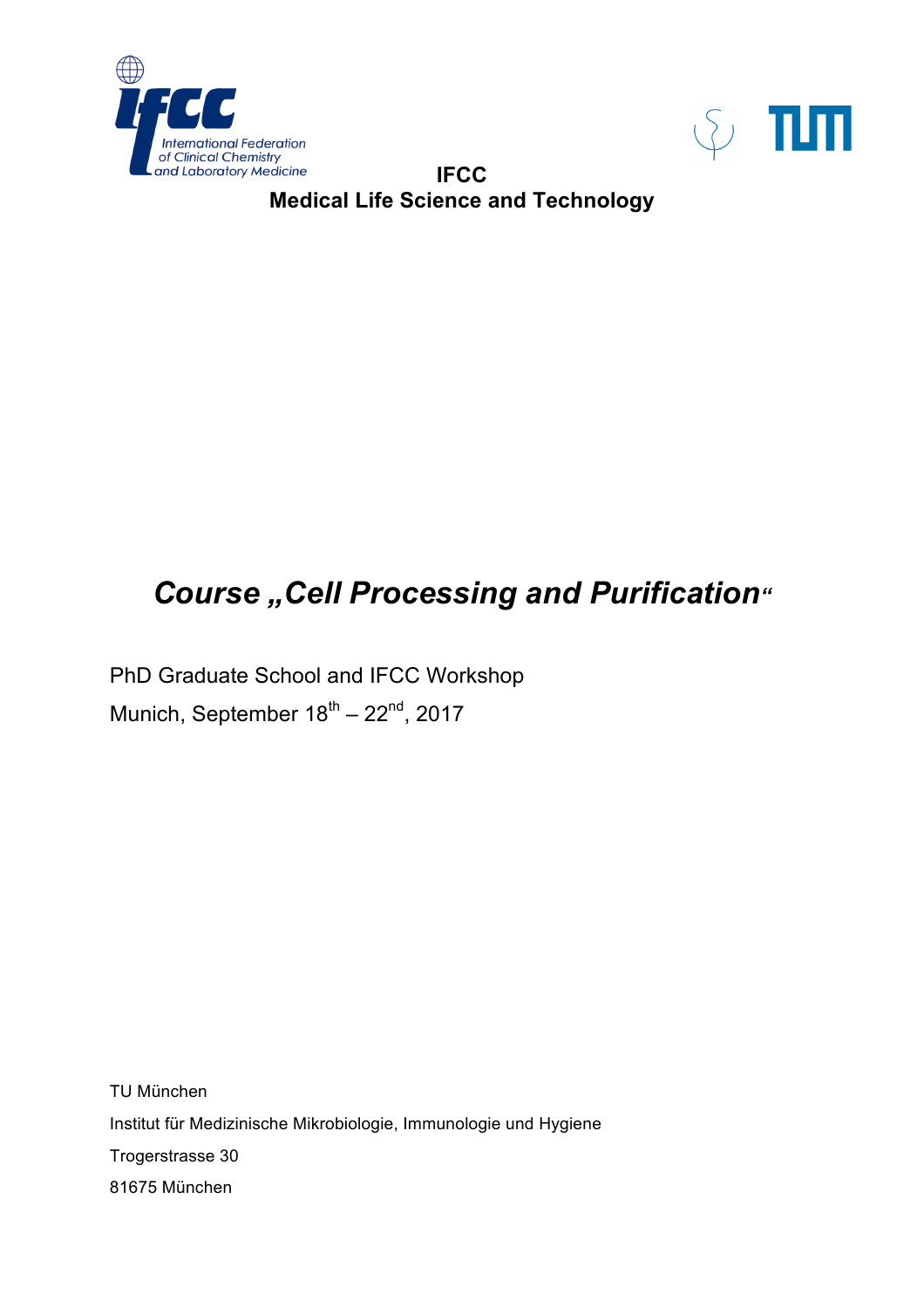



**IFCC Medical Life Science and Technology**

|           | Investigator: Institut für Medizinische Mikrobiologie, Immunologie und Hygiene  |                 |  |  |
|-----------|---------------------------------------------------------------------------------|-----------------|--|--|
|           | <b>TU München</b>                                                               |                 |  |  |
| Title:    | "Cell Processing and Purification"                                              |                 |  |  |
| Start:    | September, 18 <sup>th</sup> 2017 - 9.00                                         |                 |  |  |
| End:      | September, $22^{nd}$ 2017 - 16.15                                               |                 |  |  |
| Time:     | September, $18^{nd}$ – September, $22^{nd}$ 2017 (1 UE = 45 minutes)            |                 |  |  |
|           | Lection 1 (UE1 + 2) $9.00 - 10.30$                                              |                 |  |  |
|           | Coffee break                                                                    | 10.30 - 10.45   |  |  |
|           | Lection 2 (UE3 + 4)                                                             | 10.45 - 12.15   |  |  |
|           | Lunch                                                                           | $12.15 - 13.00$ |  |  |
|           | Lection 3 (UE5 + 6)                                                             | 13.00 - 14.30   |  |  |
|           | Coffee break                                                                    | 14.30 - 14.45   |  |  |
|           | Lection 4 (UE7 + 8) $14.45 - 16.15$                                             |                 |  |  |
| Location: | TU München, Institut für Medizinische Mikrobiologie, Immunologie und<br>Hygiene |                 |  |  |
|           | Trogerstrasse 30                                                                |                 |  |  |
|           | 81675 München                                                                   |                 |  |  |
|           | Kursraum - EG                                                                   |                 |  |  |

Arrival via public transportation system:

**From the airport** take the S8 direction to "Herrsching" (Munich). Change to underground at "Ostbahnhof" (U5 direction to "Laimerplatz"). Step off the underground at "Max-Weber-Platz". Follow the signs to "Einsteinstraße", subsequent follow the signs to "Trogerstraße". **From central train station** take the U5 or U4, step off at "Max-Weber-Platz". Follow the signs to "Einsteinstraße", subsequent follow the signs to "Trogerstraße".